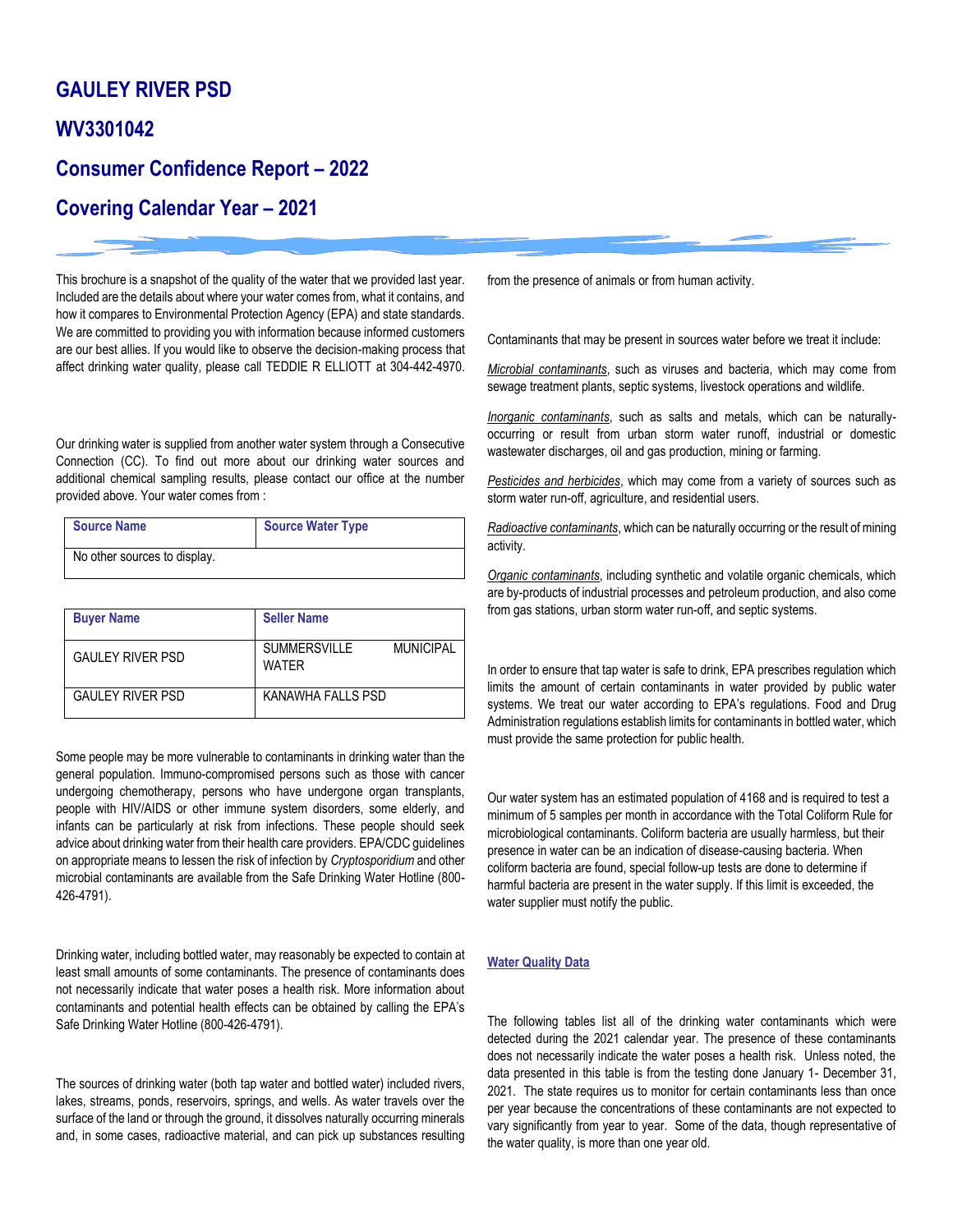

#### **Terms & Abbreviations**

**Maximum Contaminant Level Goal (MCLG):** the "Goal" is the level of a contaminant in drinking water below which there is no known or expected risk to human health. MCLGs allow for a margin of safety.

**Maximum Contaminant Level (MCL):** the "Maximum Allowed" MCL is the highest level of a contaminant that is allowed in drinking water. MCLs are set as close to the MCLGs as feasible using the best available treatment technology.

**Secondary Maximum Contaminant Level (SMCL):** recommended level for a contaminant that is not regulated and has no MCL.

Action Level (AL): the concentration of a contaminant that, if exceeded, triggers treatment or other requirements.

**Treatment Technique (TT):** a required process intended to reduce levels of a contaminant in drinking water.

**Maximum Residual Disinfectant Level (MRDL):** the highest level of a disinfectant allowed in drinking water. There is convincing evidence that addition of a disinfectant is necessary for control of microbial contaminants.

**Non-Detects (ND):** lab analysis indicates that the contaminant is not present.

**Parts per Million (ppm)** or milligrams per liter (mg/l)

**Parts per Billion (ppb)** or micrograms per liter (µg/l)

**Picocuries per Liter (pCi/L):** a measure of the radioactivity in water.

Millirems per Year (mrem/yr): measure of radiation absorbed by the body.

**Monitoring Period Average (MPA):** An average of sample results obtained during a defined time frame, common examples of monitoring periods are monthly, quarterly and yearly.

**Nephelometric Turbidity Unit (NTU):** a measure of the clarity of water. Turbidity in excess of 5 NTU is just noticeable to the average person. Turbidity is not regulated for groundwater systems.

Running Annual Average (RAA): an average of sample results obtained over the most current 12 months and used to determine compliance with MCLs.

**Locational Running Annual Average (LRAA):** Average of sample analytical results for samples taken at a particular monitoring location during the previous four calendar quarters.

#### **Testing Results for: GAULEY RIVER PSD**

| <b>Microbiological</b>                                      | <b>Result</b> | <b>IVIUL</b> | <b>MCLG</b> | <b>Typical Source</b> |
|-------------------------------------------------------------|---------------|--------------|-------------|-----------------------|
| No Detected Results were Found in the Calendar Year of 2021 |               |              |             |                       |

| <b>Regulated Contaminants</b>                               | <b>Collection</b><br><b>Date</b> | <b>Highest</b><br><b>Value</b> | Range<br>(low/high) | Unit | <b>MCL</b> | <b>MCLG</b> | <b>Typical Source</b> |
|-------------------------------------------------------------|----------------------------------|--------------------------------|---------------------|------|------------|-------------|-----------------------|
| No Detected Results were Found in the Calendar Year of 2021 |                                  |                                |                     |      |            |             |                       |

| <b>Disinfection Byproducts</b>                    | <b>Sample Point</b>                                          | <b>Monitoring</b><br><b>Period</b> | <b>Highest</b><br><b>LRAA</b> | Range (low/high) | <b>Unit</b> | <b>MCL</b> | <b>MCL</b><br>G | <b>Typical Source</b>                                 |
|---------------------------------------------------|--------------------------------------------------------------|------------------------------------|-------------------------------|------------------|-------------|------------|-----------------|-------------------------------------------------------|
| <b>HALOACETIC</b><br><b>TOTAL</b><br>ACIDS (HAA5) | <b>GAULEY</b><br><b>PSD</b><br><b>RIVER</b><br><b>OFFICE</b> | 2021                               | 54                            | 14.2 - 78.5      | ppb         | 60         | 0               | drinking<br>0f<br>By-product<br>water<br>disinfection |
| <b>TOTAL</b><br><b>HALOACETIC</b><br>ACIDS (HAA5) | <b>LAKESIDE BP</b>                                           | 2021                               | 51                            | $14.2 - 83$      | ppb         | 60         | $\mathbf 0$     | drinking<br>By-product<br>0f<br>water<br>disinfection |
| <b>HALOACETIC</b><br><b>TOTAL</b><br>ACIDS (HAA5) | <b>SWISS TANK</b><br><b>SITE</b>                             | 2021                               | 39                            | $39.4 - 39.4$    | ppb         | 60         | $\mathbf 0$     | drinking<br>By-product<br>0f<br>water<br>disinfection |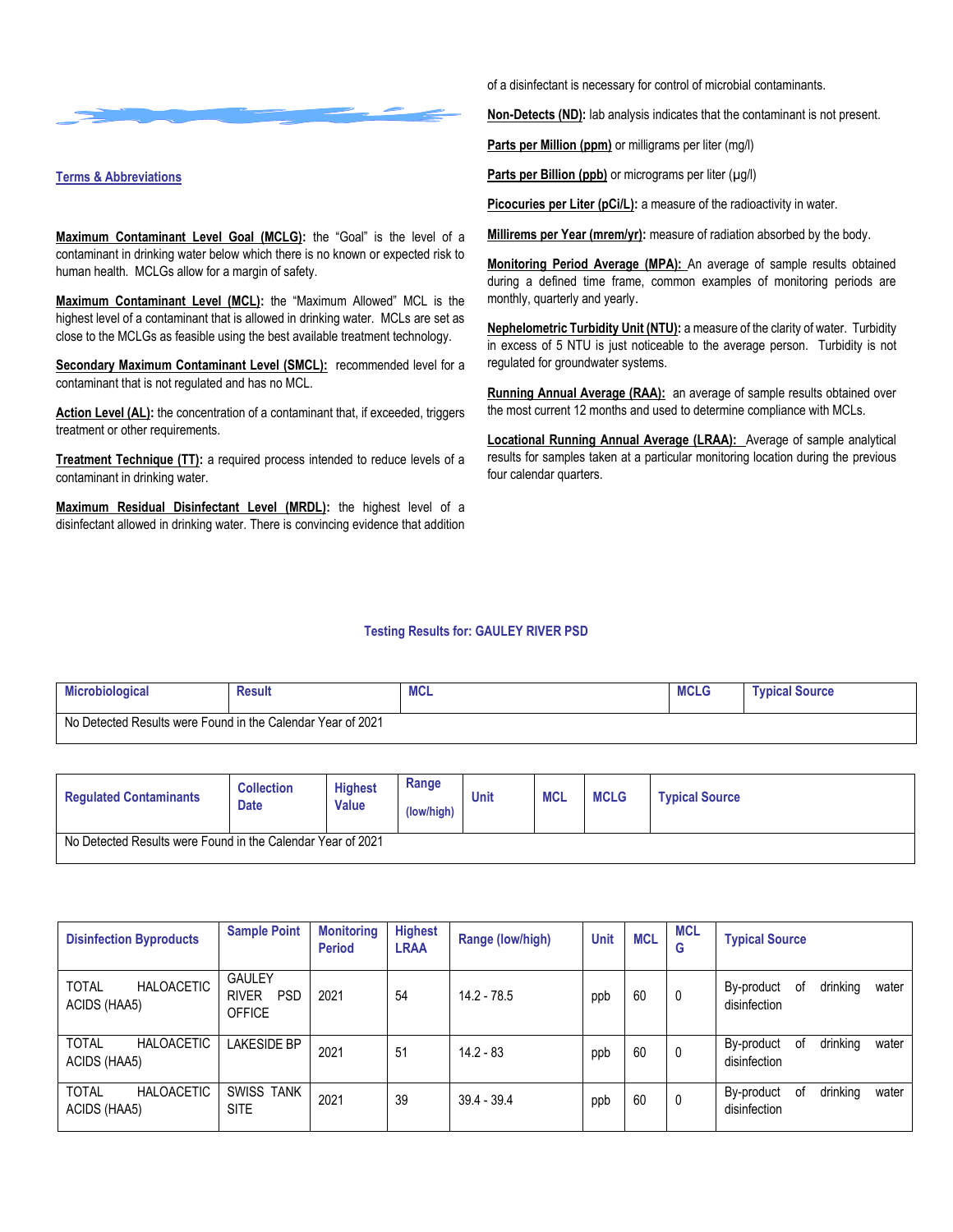| <b>TTHM</b> | <b>GAULEY</b><br><b>PSD</b><br><b>RIVER</b><br><b>OFFICE</b> | 2021 | 54 | $2.6 - 21$    | ppb | 80 | 0 | By-product of<br>chlorination |    | drinking | water |
|-------------|--------------------------------------------------------------|------|----|---------------|-----|----|---|-------------------------------|----|----------|-------|
| <b>TTHM</b> | <b>LAKESIDE BP</b>                                           | 2021 | 49 | 16 - 78.4     | ppb | 80 | 0 | By-product<br>chlorination    | 0f | drinking | water |
| <b>TTHM</b> | <b>SWISS TANK</b><br><b>SITE</b>                             | 2021 | 44 | $44.4 - 44.4$ | ppb | 80 | 0 | By-product<br>chlorination    | of | drinking | water |

| <b>Lead and Copper</b> | <b>Monitoring</b><br><b>Period</b> | 90 <sup>th</sup><br><b>Percentile</b> | Range<br>(low/high) | <b>Unit</b> | AL | <b>Sites</b><br><b>Over AL</b> | <b>Typical Source</b>                                                                                           |
|------------------------|------------------------------------|---------------------------------------|---------------------|-------------|----|--------------------------------|-----------------------------------------------------------------------------------------------------------------|
| COPPER, FREE           | 2017 - 2019                        | 0.254                                 | $0.0015 - 0.452$    | ppm         | .3 | 0                              | Corrosion of household plumbing<br>systems;<br>Erosion of natural deposits; Leaching from wood<br>preservatives |
| LEAD                   | 2017 - 2019                        | 12.4                                  | $0 - 91.8$          | ppb         | 15 | 2                              | household<br>plumbing<br>Corrosion of<br>systems:<br>Erosion of natural deposits                                |

If present, elevated levels of lead can cause serious health problems, especially for pregnant women and young children. Lead in drinking water is primarily from materials and components associated with service lines and home plumbing. Your water system is responsible for providing high quality drinking water, but cannot control the variety of materials used in plumbing components. When your water has been sitting for several hours, you can minimize the potential for lead exposure by flushing your tap for 30 seconds to 2 minutes before using water for drinking or cooking. If you are concerned about lead in your water, you may wish to have your water tested. Information on lead in drinking water, testing methods, and steps you can take to minimize exposure is available from the Safe Drinking Water Hotline or at [http://www.epa.gov/safewater/lead.](http://www.epa.gov/safewater/lead)

| <b>Chlorine/Chloramines</b>       | <b>MPA</b> |                  |            |                  |
|-----------------------------------|------------|------------------|------------|------------------|
| <b>Maximum Disinfection Level</b> |            | <b>MPA Units</b> | <b>RAA</b> | <b>RAA Units</b> |
| 01/01/2021 - 01/31/2021           | . . 4      | Mg/L             | $\cdot$    | MG/L             |

| Analvte                                                     | Facility | <b>Highest Value</b> | <b>Unit of Measure</b> | <b>Month Occurred</b> |
|-------------------------------------------------------------|----------|----------------------|------------------------|-----------------------|
| No Detected Results were Found in the Calendar Year of 2021 |          |                      |                        |                       |

| <b>Radiological Contaminants</b> | <b>Collection</b><br><b>Date</b>                            | <b>Highest</b><br><b>Value</b> | Range<br>(low/high) | Unit | <b>MCL</b> | <b>MCLG</b> | <b>Typical Source</b> |  |
|----------------------------------|-------------------------------------------------------------|--------------------------------|---------------------|------|------------|-------------|-----------------------|--|
|                                  | No Detected Results were Found in the Calendar Year of 2021 |                                |                     |      |            |             |                       |  |

During the 2021 calendar year, we had the below noted violation(s) of drinking water regulations.

| <b>Compliance Period</b> | <b>Analyte</b>          | Comments                         |
|--------------------------|-------------------------|----------------------------------|
| 3/1/2021 - 5/31/2021     | <b>HALOACETIC ACIDS</b> | MONITORING, ROUTINE (DBP), MAJOR |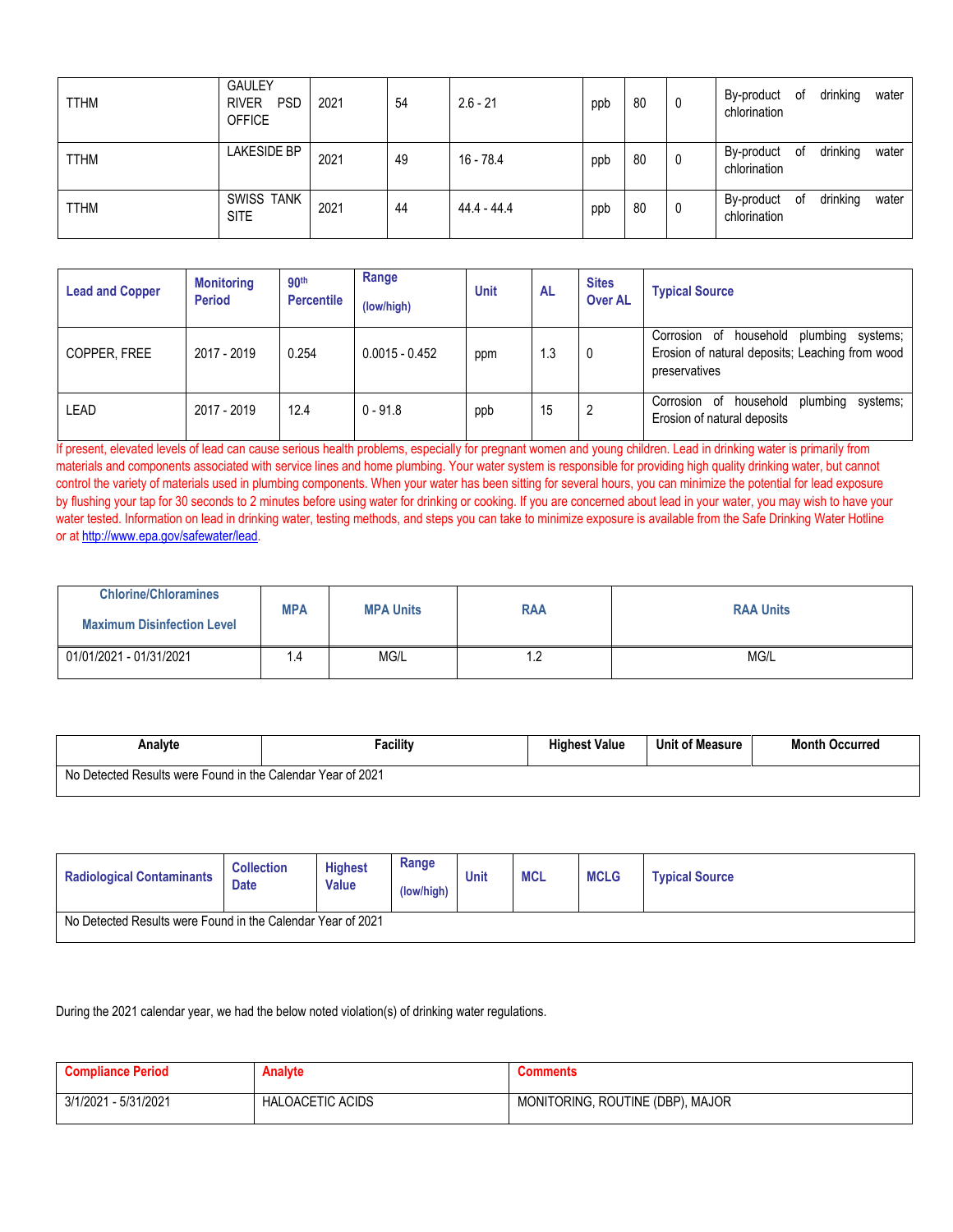| 12/3/2021 | <b>NOTICE</b><br>'UBL<br>- 11. | <b>VIOLATION</b><br><b>TICE RULL</b><br>LINKED.<br>PUBI<br>NO.<br>LIC<br>ΙO |
|-----------|--------------------------------|-----------------------------------------------------------------------------|
|           |                                |                                                                             |

Additional Required Health Effects Language:

Infants and children are typically more vulnerable to lead in drinking water than the general population. It is possible that lead levels at your home may be higher than at other homes in the community as a result of materials used in your home's plumbing. If you are concerned about elevated lead levels in your home's water, you may wish to have your water tested and flush your tap for 30 seconds to 2 minutes before using tap water. Additional information is available from the Safe Drinking Water Hotline (800-426-4761).

Some people who drink water containing haloacetic acids in excess of the MCL over many years may have an increased risk of getting cancer.

There are no additional required health effects violation notices.Some or all of our drinking water is supplied from another water system. The table below lists all of the drinking water contaminants, which were detected during the 2021 calendar year from the water systems that we purchase drinking water from.

| <b>Regulated</b><br><b>Contaminants</b>          | <b>Collection</b><br><b>Date</b> | <b>Water System</b>                    | <b>Highest</b><br>Value | Range<br>(low/high) | <b>Unit</b> | <b>MCL</b>     | <b>MCLG</b>    | <b>Typical Source</b>                                                                                                                          |
|--------------------------------------------------|----------------------------------|----------------------------------------|-------------------------|---------------------|-------------|----------------|----------------|------------------------------------------------------------------------------------------------------------------------------------------------|
| ANTIMONY, TOTAL                                  | 8/11/2021                        | KANAWHA FALLS PSD                      | 0.028                   | 0.028               | ppb         | 6              | 6              | Discharge<br>from<br>petroleum refineries; fire<br>retardants;<br>ceramics;<br>electronics; solder                                             |
| <b>BARIUM</b>                                    | 8/11/2021                        | KANAWHA FALLS PSD                      | 0.0291                  | 0.0291              | ppm         | $\overline{2}$ | $\overline{2}$ | Discharge of drilling<br>wastes; Discharge from<br>metal refineries; Erosion<br>of natural deposits                                            |
| <b>CHROMIUM</b>                                  | 8/11/2021                        | KANAWHA FALLS PSD                      | 0.16                    | 0.16                | ppb         | 100            | 100            | Discharge from steel and<br>pulp mills; Erosion of<br>natural deposits                                                                         |
| <b>FLUORIDE</b>                                  | 8/11/2021                        | KANAWHA FALLS PSD                      | 0.85                    | 0.85                | ppm         | 4              | 4              | of<br>Erosion<br>natural<br>deposits; Water additive<br>which promotes strong<br>teeth; Discharge from<br>fertilizer and aluminum<br>factories |
| <b>GROSS</b><br>ALPHA,<br>EXCL. RADON & U        | 2/12/2019                        | SUMMERSVILLE MUNICIPAL<br><b>WATER</b> | 0.079                   | 0.079               | pCi/L       | 15             | 0              | Erosion<br>of<br>natural<br>deposits                                                                                                           |
| <b>GROSS</b><br><b>BETA</b><br>PARTICLE ACTIVITY | 12/2/2019                        | KANAWHA FALLS PSD                      | 1.47                    | 1.47                | pCi/L       | 4              | 0              | Decay of natural and<br>man-made deposits                                                                                                      |
| <b>NITRATE</b>                                   | 3/16/2021                        | <b>KANAWHA FALLS PSD</b>               | 0.69                    | 0.69                | ppm         | 10             | 10             | fertilizer<br>Runoff<br>from<br>Leaching<br>from<br>use;<br>septic tanks, sewage;<br>Erosion<br>of<br>natural<br>deposits                      |
| NITRATE-NITRITE                                  | 2/13/2018                        | SUMMERSVILLE MUNICIPAL<br><b>WATER</b> | 0.44                    | 0.44                | ppm         | 10             | 10             | fertilizer<br>Runoff<br>from<br>Leaching<br>from<br>use;<br>septic tanks,<br>sewage;<br>Erosion<br>of<br>natural<br>deposits                   |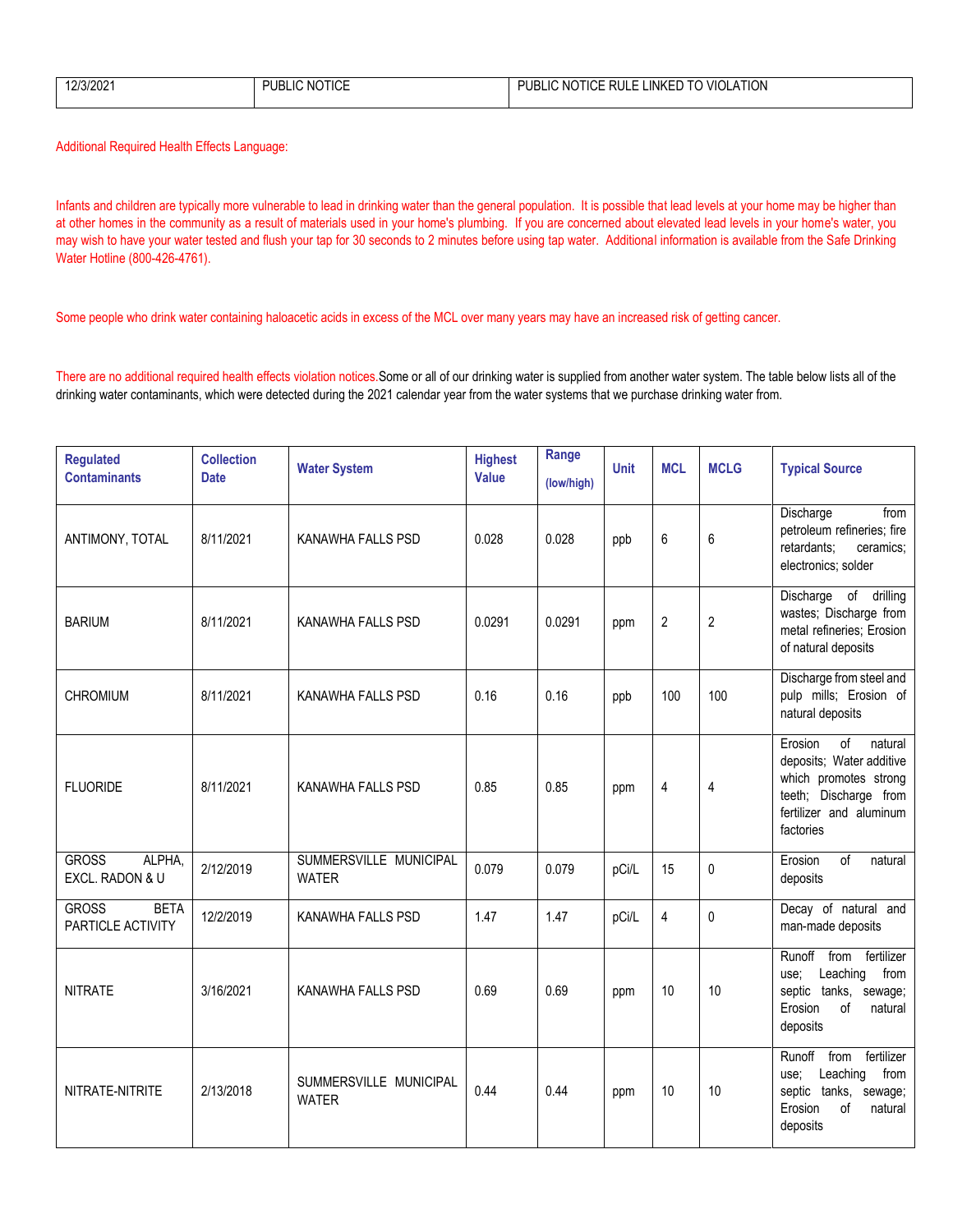| <b>Disinfection</b><br><b>Byproducts</b>                    | <b>Monitoring</b><br><b>Period</b> | <b>Water System</b> | <b>Highest</b><br><b>RAA</b> | Range | <b>Unit</b> | <b>MCL</b> | <b>MCLG</b> | <b>Typical Source</b> |
|-------------------------------------------------------------|------------------------------------|---------------------|------------------------------|-------|-------------|------------|-------------|-----------------------|
| No Detected Results were Found in the Calendar Year of 2021 |                                    |                     |                              |       |             |            |             |                       |

| <b>Secondary Contaminants</b> | <b>Collection</b><br><b>Date</b> | <b>Water System</b>                                     | <b>Highest</b><br><b>Value</b> | Range<br>(low/high) | <b>Unit</b> | <b>SMCL</b>    |
|-------------------------------|----------------------------------|---------------------------------------------------------|--------------------------------|---------------------|-------------|----------------|
| ALKALINITY, TOTAL             | 3/16/2021                        | KANAWHA FALLS PSD                                       | 53.6                           | $26.1 - 53.6$       | MG/L        | 10000          |
| CARBON. TOTAL                 | 8/11/2021                        | KANAWHA FALLS PSD                                       | 2.1                            | $0.78 - 2.1$        | ppm         | 10000          |
| <b>CHLORINE</b>               | 11/10/2021                       | KANAWHA FALLS PSD                                       | 1.96                           | 1.96                | MG/L        | $\overline{4}$ |
| <b>CRYPTOSPORIDIUM</b>        | 6/15/2020                        | KANAWHA FALLS PSD                                       |                                | $0 - 1$             |             |                |
| <b>GIARDIA LAMBLIA</b>        | 12/8/2020                        | KANAWHA FALLS PSD                                       |                                | $0 - 1$             |             |                |
| <b>NICKEL</b>                 | 2/16/2021                        | <b>SUMMERSVILLE</b><br><b>MUNICIPAL</b><br><b>WATER</b> | 0.0007                         | 0.0007              | MG/L        | 0.1            |
| SODIUM                        | 8/11/2021                        | KANAWHA FALLS PSD                                       | 6.93                           | 6.93                | MG/L        | 1000           |
| <b>SULFATE</b>                | 8/11/2021                        | KANAWHA FALLS PSD                                       | 16.5                           | 16.5                | MG/L        | 250            |

### **Please Note: Because of sampling schedules, results may be older than 1 year**.

During the 2021 calendar year, the water systems that we purchase water from had the below noted violation(s) of drinking water regulations.

| <b>Water System</b>          | <b>Type</b>                                           | <b>Category</b> | <b>Analyte</b>          | <b>Compliance Period</b> |
|------------------------------|-------------------------------------------------------|-----------------|-------------------------|--------------------------|
| KANAWHA FALLS PSD            | <b>LEAD</b><br><b>CONSUMER</b><br>NOTICE (LCR)        | <b>RPT</b>      | LEAD & COPPER RULE      | 12/30/2021               |
| KANAWHA FALLS PSD            | MONITORING,<br>ROUTINE (DBP),<br><b>MAJOR</b>         | <b>MON</b>      | <b>TRIHALOMETHANES</b>  | 7/1/2021 - 9/30/2021     |
| KANAWHA FALLS PSD            | MONITORING,<br>ROUTINE (DBP),<br>MAJOR                | <b>MON</b>      | <b>TRIHALOMETHANES</b>  | 10/1/2021 - 12/31/2021   |
| KANAWHA FALLS PSD            | MONITORING,<br>ROUTINE (DBP),<br><b>MAJOR</b>         | <b>MON</b>      | <b>HALOACETIC ACIDS</b> | 10/1/2021 - 12/31/2021   |
| KANAWHA FALLS PSD            | PUBLIC NOTICE<br>RULE LINKED TO<br><b>VIOLATION</b>   | PN              | PUBLIC NOTICE           | 11/14/2021               |
| SUMMERSVILLE MUNICIPAL WATER | <b>FAILURE</b><br><b>ADDRESS</b><br><b>DEFICIENCY</b> | TT              | <b>IESWTR</b>           | 11/14/2021 - 2/10/2022   |